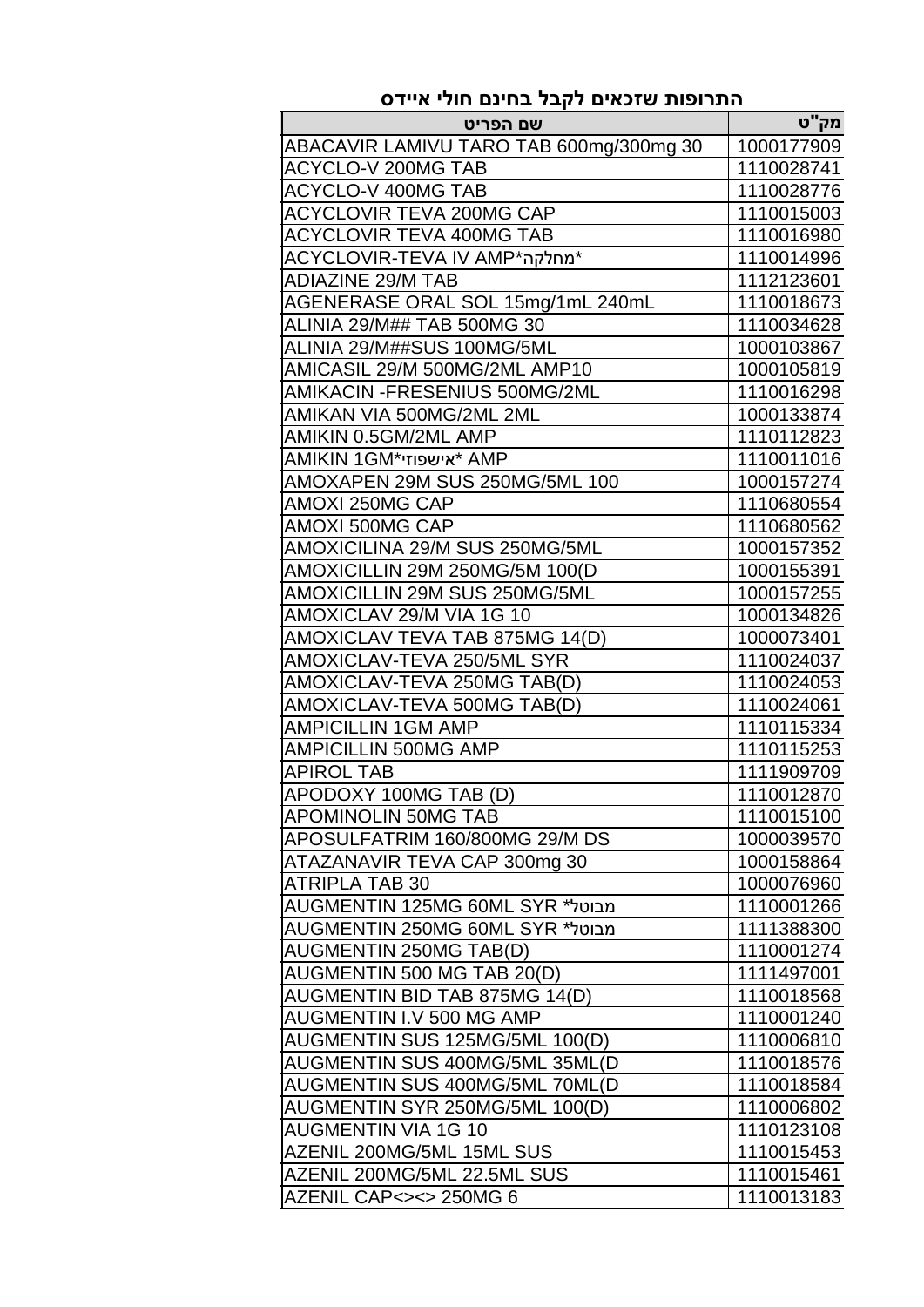| AZITHRO SUS 200MG/5ML 15ML      | 1000162450 |
|---------------------------------|------------|
| AZITHRO SUS 200MG/5ML 22.5ML    | 1000162451 |
| AZITHROMYCIN 200 MG/5ML 15ML    | 1000033530 |
| AZITHROMYCIN 200 MG/5ML 22.5ML  | 1000033409 |
| AZITHROMYCIN CAP<><> 250MG 6    | 1000144419 |
| BENZETACIL 29/M<> VIA 1.2MIU    | 1000093062 |
| BIKTARVY 50MG/200MG/25MG TAB 30 | 1000145861 |
| BOREA 29/M TAB 160MG            | 1000182801 |
| CECLOR 125MG/5ML SYR            | 1111388504 |
| CECLOR 250MG CAP                | 1110002386 |
| CECLOR 250MG/5ML SYR            | 1111388555 |
| <b>CECLOR 500MG CAP</b>         | 1110002394 |
| CEFACLOR-TEVA 250MG SYR         | 1110021674 |
| CEFACLOR-TEVA 500MG CAP         | 1110021666 |
| CEFALIN 250MG CAP               | 1110009348 |
| CEFALIN 500MG CAP               | 1110009356 |
| CEFALOR 125MG/5ML SYR           | 1110016620 |
| <b>CEFALOR 250 CAP</b>          | 1110006217 |
| CEFALOR 250MG/5ML SYR           | 1110016638 |
| <b>CEFALOR 500 CAP</b>          | 1110006225 |
| <b>CEFAMEZIN 1GM AMP</b>        | 1110148348 |
| CEFAZOL VIA 1G 10               | 1000145491 |
| CEFAZOLIN 29/M VIA 1G           | 1000082023 |
| CEFAZOLIN FRESENIUS 1G AMP 10   | 1000105280 |
| CEFAZOLIN-VIT VIA 1G 10         | 1000137343 |
| CEFONICID-TEVA IV/IM AMP        | 1110021224 |
| <b>CEFORAL 125MG SYR</b>        | 1110004885 |
| <b>CEFORAL 250MG CAP</b>        | 1110004869 |
| <b>CEFORAL 250MG SYR</b>        | 1110004893 |
| CEFORAL 500MG CAP               | 1110004877 |
| <b>CEFOVIT 125MG SYR</b>        | 1111396370 |
| CEFOVIT 250MG CAP               | 1110675127 |
| CEFOVIT 250MG SYR               | 1111396388 |
| CEFOVIT FORTE CAP 500MG 20      | 1110675208 |
| CEFTRIAXONE-FRES 1000MG VIA     | 1000113222 |
| CEFTRIAXONE-VIT VIA 1G 10       | 1000137459 |
| CEFURAX 250MG TAB               | 1110030231 |
| CEFURAX 500MG TAB               | 1110030240 |
| CEFUROXIME TEVA 750MG AMP       | 1110015011 |
| CELSENTRI TAB 150mg 60          | 1000060922 |
| CELSENTRI TAB 300mg 60          | 1000060923 |
| CEROXIM 250 MG TAB              | 1000007799 |
| <b>CEROXIM 500 MG TAB</b>       | 1000033242 |
| <b>CIDOMYCIN AMP</b>            | 1110232004 |
| CIPRO 100MG/ML 29/3<><>SUS      | 1110021518 |
| CIPRODEX 250 MG TAB             | 1000034513 |
| <b>CIPRODEX 500MG TAB</b>       | 1110031181 |
| <b>CIPRODEX 750MG TAB</b>       | 1110028784 |
| CIPROFLOXACIN INF 2MG/1ML100ML  | 1000155088 |
| CIPROFLOXACIN INF2MG/1ML 200ML  | 1000155087 |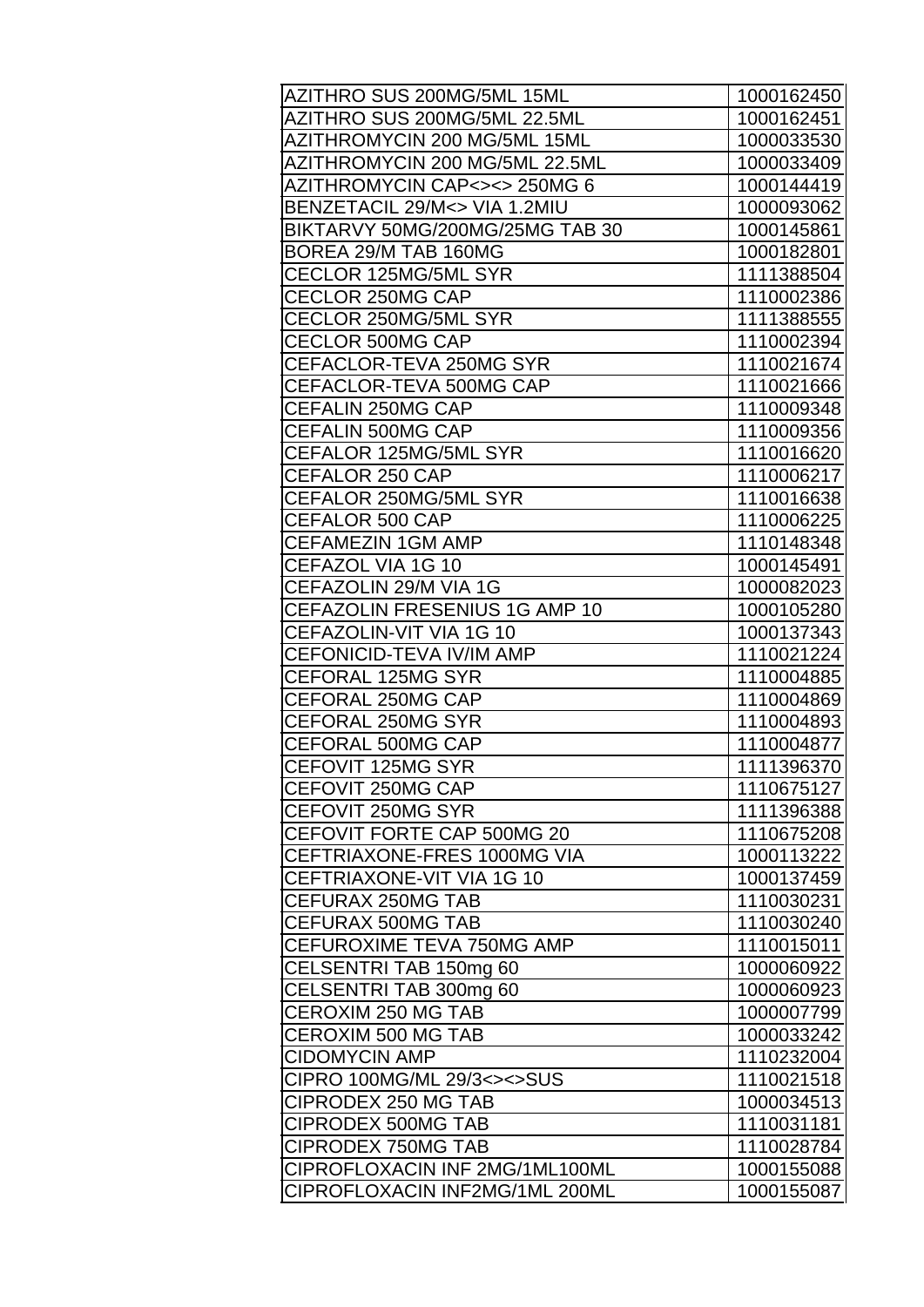| CIPROFLOXACIN TEVA 400MG AMP   | 1000077554 |
|--------------------------------|------------|
| CIPROFLOXACIN-TEVA 250MG TAB   | 1110026439 |
| CIPROFLOXACIN-TEVA 500MG TAB   | 1110026420 |
| CIPROFLOXACIN-TEVA 750MG TAB   | 1110026412 |
| CIPROFLUXACIN TEVA INFUS.200MG | 1000077252 |
| CIPROGIS 125MG (N) TAB         | 1110017707 |
| CIPROGIS 250MG TAB             | 1111560307 |
| <b>CIPROGIS 500MG TAB</b>      | 1111560323 |
| <b>CIPROGIS 750MG TAB</b>      | 1111560358 |
| CIPRO-TEVA INF 2MG/1ML 100ML   | 1000121271 |
| CIPRO-TEVA INF 2MG/1ML 200ML   | 1000121272 |
| CIPROXIN 100MG/50ML AMP        | 1110159005 |
| CIPROXIN 200MG/100ML AMP       | 1110159056 |
| CIPROXIN 50MG/ML 29/M SUS 100  | 1110020899 |
| CLARITHROMYCIN 250MG TEVA(N)TA | 1000006647 |
| CLARITHROMYCIN 29/M 500MG(N) T | 1000112578 |
| CLARITHROMYCIN 29/M125MG5ML 60 | 1000135036 |
| CLARITHROMYCIN 29/M125MG5ML 70 | 1000134829 |
| CLARITHROMYCIN 29M SUS 125MG5M | 1000178302 |
| CLARITHROMYCIN 500MG TEVA(N) T | 1000007200 |
| <b>CLAVAMOX 1G AMP</b>         | 1110031165 |
| CLAVAMOX SUS 125MG/5ML 100ML(D | 1110026218 |
| CLAVENIR (AMOXICLAV) 1G INJ    | 1000033396 |
| CLAVENTIN 250MG/5ML SYR        | 1110034318 |
| <b>CLINDAC AMP</b>             | 1110024320 |
| CLINDAMYCIN 29/M SOL 75MG/5ML  | 1000169120 |
| CLINDAMYCIN 29M O.SOL 75MG/5ML | 1000180562 |
| CLINDAMYCIN INJ 600MG/4ML      | 1110021640 |
| <b>CLOXACILLIN AMP</b>         | 1110342152 |
| <b>COMBIVIR TAB CF 60</b>      | 1110016646 |
| COTRIM-K 29/M SUS 240MG/5ML    | 1000175339 |
| COTRIMOXAZOL 29/M AMP800/400MG | 1000137424 |
| COTRIM-RATIO 29/M 80/400MG 5ML | 1000127488 |
| CRIXIVAN CAP 400MG 180         | 1110010036 |
| CYMEVENE 250MG 29/M <><> TAB   | 1110008163 |
| CYMEVENE 500MG (N) <> <> CAP   | 1110018274 |
| למחלקהCYMEVENE 500MG AMP       | 1110227000 |
| DALACIN-C 150MG CAP 100(D)     | 1110653662 |
| DALACIN-C 75MG/5ML 29/M SYR(D) | 1111390045 |
| DALACIN-C INJ 600MG/4ML 4ML    | 1110161280 |
| DARUNAVIR TEVA TAB 600mg 60    | 1000173118 |
| DARUNAVIR TEVA TAB 800mg 30    | 1000149691 |
| <b>DELSTRIGO TAB 30</b>        | 1000160222 |
| <b>DIFLUCAN 50MG/5ML SUS</b>   | 1110017243 |
| DISEPTYL FORTE 160MG/800MG CPL | 1110023766 |
| DISEPTYL SUS 240MG/5ML 50ML    | 1110023154 |
| DOVATO TAB 50mg/300mg 30       | 1000160712 |
| DOXIBIOTIC CAP 100MG 10 (D)    | 1110013981 |
| DOXY CAP 100MG 10 (D)          | 1110014341 |
| DOXYLIN TAB 100MG 10 (D)       | 1111650420 |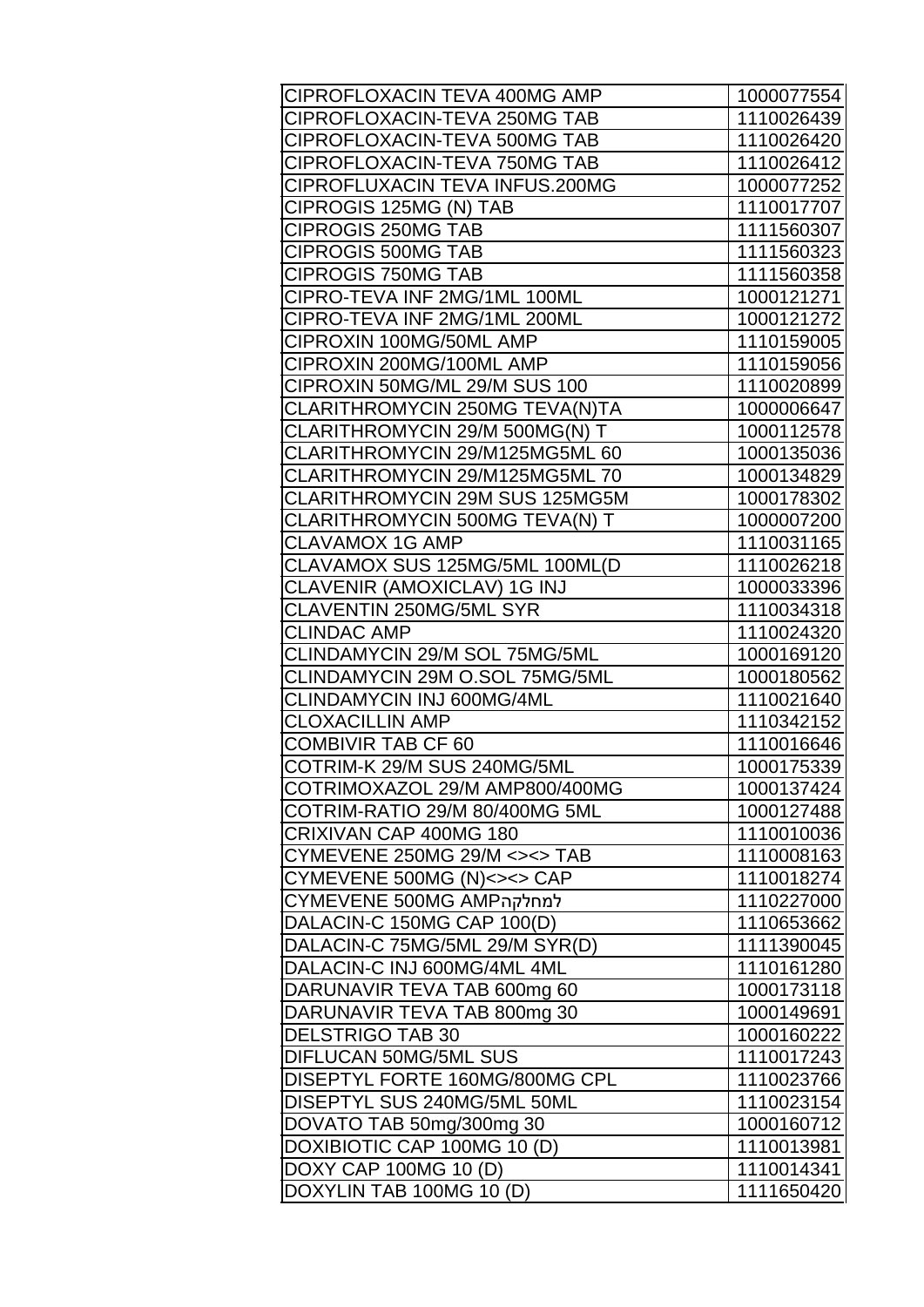| <b>DOXYTRIM TAB</b>                   | 1110013140 |
|---------------------------------------|------------|
| <b>DUPLO-PENICILLIN AMP</b>           | 1110355807 |
| DURABIOTIC<>1.2MU AMP                 | 1110130481 |
| EDURANT TAB 25mg 30                   | 1000080537 |
| EMTRIVIR TEVA 200/245MG<><>TAB        | 1000106950 |
| <b>E-MYCIN TAB</b>                    | 1111656304 |
| EPIVIR 10MG/ML ORAL SOL               | 1110012578 |
| <b>EPIVIR 150MG TAB</b>               | 1110010753 |
| <b>EPIVIR 300MG TAB</b>               | 1110034601 |
| <b>ERYC CAP</b>                       | 1110660502 |
| <b>ERYTHROL 200 SYR</b>               | 1110006152 |
| <b>ERYTHROL 400 SYR</b>               | 1110006160 |
| <b>ERYTHRO-TEVA 200MG SYR</b>         | 1111393001 |
| <b>ERYTHRO-TEVA 250MG TAB</b>         | 1111674280 |
| ERYTHRO-TEVA 400MG SYR                | 1111393010 |
| ERYTHRO-TEVA 500MG TAB                | 1111674299 |
| EVIPLERA 200MG/25MG/245MG TAB 30      | 1000080536 |
| <b>FLUCANOL 150MG CAP</b>             | 1110027931 |
| <b>FLUCANOL 50MG CAP</b>              | 1110027923 |
| FLUCLOXACILLIN 500MG 29/M TAB         | 1110030894 |
| FLUCONAZOLE 150MG CAP                 | 1110028571 |
| FLUCONAZOLE TEVA 150MG CAP            | 1000051651 |
| FORTOVASE CAP 200MG 180               | 1110017553 |
| *למחלקה* FUCIDIN I.V.INJ              | 1110223153 |
| FUCIDIN TAB 250MG 100                 | 1111717001 |
| <b>FUNGILIN LOZENGES TAB</b>          | 1111713448 |
| <b>FUNGILIN ORAL TAB</b>              | 1111713529 |
| <b>FUNGILIN SUSP</b>                  | 1110817525 |
| FUZEON 29/M INJ 90mg/1mL 60           | 1110033354 |
| <b>GENDEVRA (GENVOYA) TAB 30</b>      | 1000116269 |
| GENTA-CT 80MG/2ML 29/M AMP            | 1000060924 |
| <b>GENTAMICIN 29/M ROTEX AMP 80MG</b> | 1000122988 |
| <b>GENTAMICIN PANPH.AMP 80MG/2ML</b>  | 1000173383 |
| <b>GENTAMICIN RAT 80MG 29M AMP</b>    | 1000060325 |
| <b>GENTAMICIN TEVA AMP 80MG/2ML</b>   | 1000160570 |
| GENTAMICINA 29/M AMP 80MG/2ML         | 1000112160 |
| GENTAMICINA 80MG/2ML 29M AMP          | 1000060156 |
| GENTAMICINA BR. 29M VIA 80MG/2        | 1000118960 |
| <b>GENTAMYCIN 80MG RAFA AMP</b>       | 1110229186 |
| <b>GENTAMYCIN TEVA 80 MG AMP</b>      | 1110004702 |
| GESTROLTEX 29/M TAB 160MG 30          | 1000163865 |
| GIROFLOX 2MG / 1ML 200ML AMP          | 1000052772 |
| GIROFLOX 2MG /1 ML 100 ML AMP         | 1110034865 |
| <b>INTELENCE TAB 100mg 120</b>        | 1000052836 |
| <b>INTELENCE TAB 200mg 60</b>         | 1000081861 |
| ISENTRESS 29/3 CHEWABLE TAB 100mg 60  | 1000100373 |
| ISENTRESS 29/3 PWD ORAL SUS 100mg 60  | 1000093104 |
| <b>ISENTRESS TAB 400mg 60</b>         | 1000045868 |
| <b>ITRANOL 100MG CAP 14</b>           | 1110034814 |
| JULUCA TAB 50mg/25mg 30               | 1000148385 |
|                                       |            |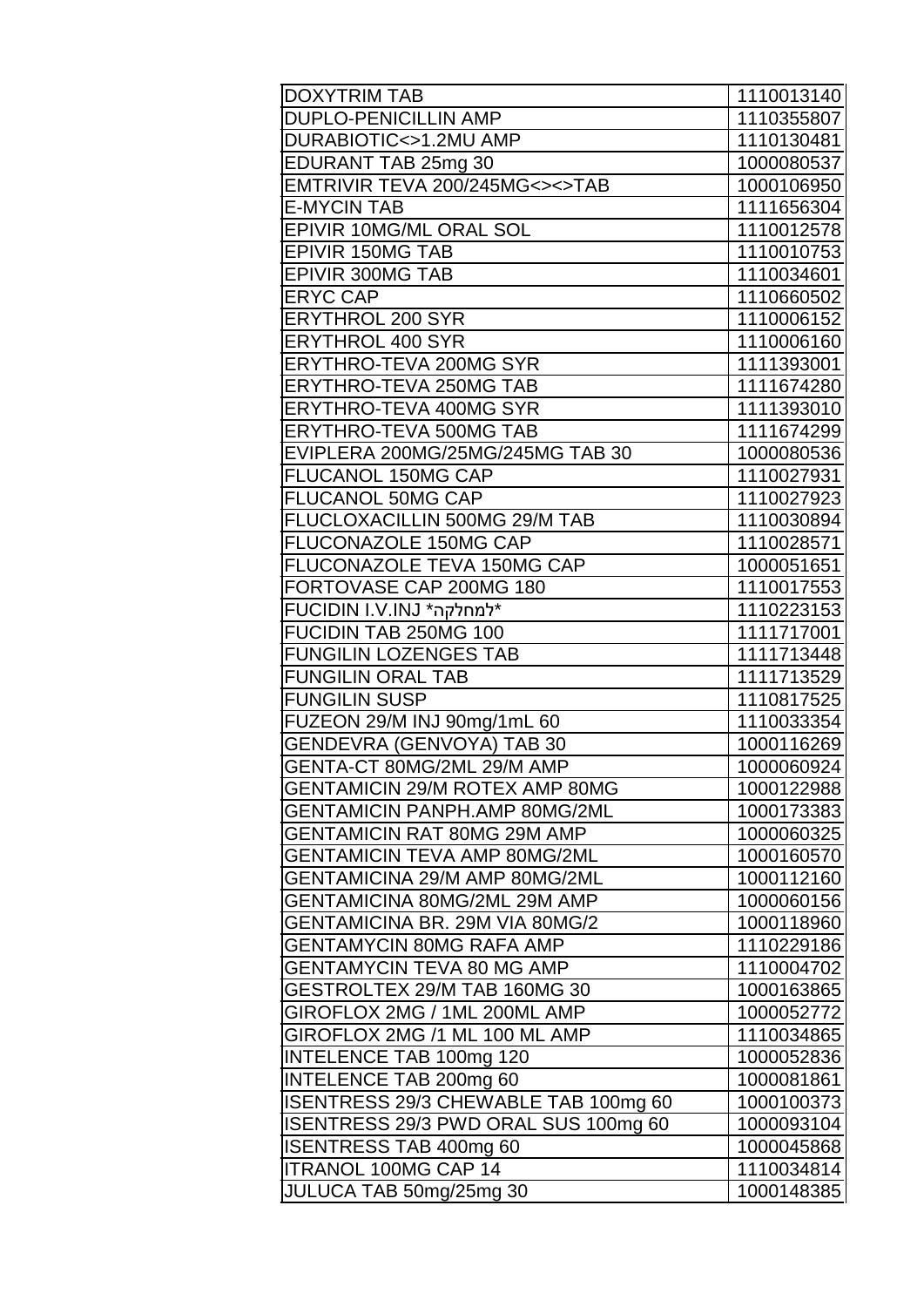| KALETRA ORAL SOL 5X60mL                  | 1110024118 |
|------------------------------------------|------------|
| KALETRA TAB 100mg/25mg 60                | 1000040080 |
| KALETRA TAB 200mg/50mg 120               | 1000020419 |
| KARIN (N) 250MG TAB                      | 1110013590 |
| KARIN (N) 500MG TAB                      | 1110017812 |
| <b>KEFAZIN 1GM AMP</b>                   | 1110006942 |
| KEFTRIAXONE I.V/I.M 1GM AMP              | 1110019785 |
| KETOCONAZOLE 29/3 200MG## TAB            | 1000105422 |
| KIVEXA TAB 600mg/300mg 30                | 1000036555 |
| <b>KLACID (N) TAB</b>                    | 1110001002 |
| KLACID SYR 125MG/5ML 60ML                | 1110009747 |
| KLARIDEX 250MG TAB                       | 1110018894 |
| LAMICAVIR TEVA TAB 600mg/300mg 30        | 1000126916 |
| LAMIVUDINE TEVA 150MG (60)TAB            | 1000077384 |
| LAMIVUDINE TEVA 300MG (30)TAB            | 1000077385 |
| LAMIVUDINE/ZIDOVUDINE TAB 150mg/300mg 60 | 1000085433 |
| LENTOCILIN S1200 1.2M 29/M VIA           | 1000081189 |
| LENTOCILIN S1200 L.I.S 29/M              | 1000085940 |
| LIKACIN 29/M 500MG/2ML AMP 50            | 1000105718 |
| <b>LISA 1GM AMP</b>                      | 1110018100 |
| LOITIN 29/M ORAL SUS 50MG/5ML            | 1000116685 |
| <b>LOXAVIT 250MG CAP</b>                 | 1110655010 |
| <b>LOXAVIT 500MG CAP</b>                 | 1110655029 |
| <b>MAALOX SUS</b>                        | 1110980000 |
| MACLIVAN 500MG/125MG TAB 20(D            | 1000097937 |
| MACLIVAN SUS 250MG/5ML 100 (D)           | 1000098112 |
| MACLIVAN SUS 400MG/5ML 35ML(D)           | 1000098192 |
| MACLIVAN SUS 400MG/5ML 70ML(D)           | 1000098271 |
| MEGACE 160MG 29/M CAP                    | 1110677901 |
| MEGACE 29/M TAB 40MG 120                 | 1111827001 |
| MEGAXIN 400MG (N) < > < > TAB            | 1110027311 |
| MEGEFREN 160 MG 29/M TAB                 | 1000039722 |
| MEGESTROL ACETATE 40MG 29/M TA           | 1110035314 |
| MEGEXIA 160 MG 29/M (30)TAB              | 1000085270 |
| MINOCIN 50 CAP                           | 1110678703 |
| MINOCLIN 50 CAP                          | 1110006209 |
| MINOCYCLINE RAFA CAP 50MG 30             | 1110006330 |
| MONOCEF 1GM AMP                          | 1110148755 |
| MOXIFLOXACIN 29/M><> TAB 400MG           | 1000158099 |
| MOXYPEN 125MG SYR                        | 1110004907 |
| MOXYPEN CAP 250MG 10(D)                  | 1110004508 |
| MOXYPEN CAP 500MG 10(D)                  | 1110004524 |
| MOXYPEN CAP 500MG 20(D)                  | 1000076673 |
| MOXYPEN FORTE 250MG/5ML 100(D)           | 1000060732 |
| MOXYPEN SUS 250MG/5ML 60ML(D)            | 1110004915 |
| MOXYVIT 125MG SYR                        | 1111396612 |
| MOXYVIT CAP 250MG 20(D)                  | 1110004605 |
| MOXYVIT CAP 500MG 20(D)                  | 1110004613 |
| MOXYVIT FORTE 250MG/5ML(100)D            | 1000103267 |
| MOXYVIT SUS 250MG/5ML 60ML(D)            | 1111396620 |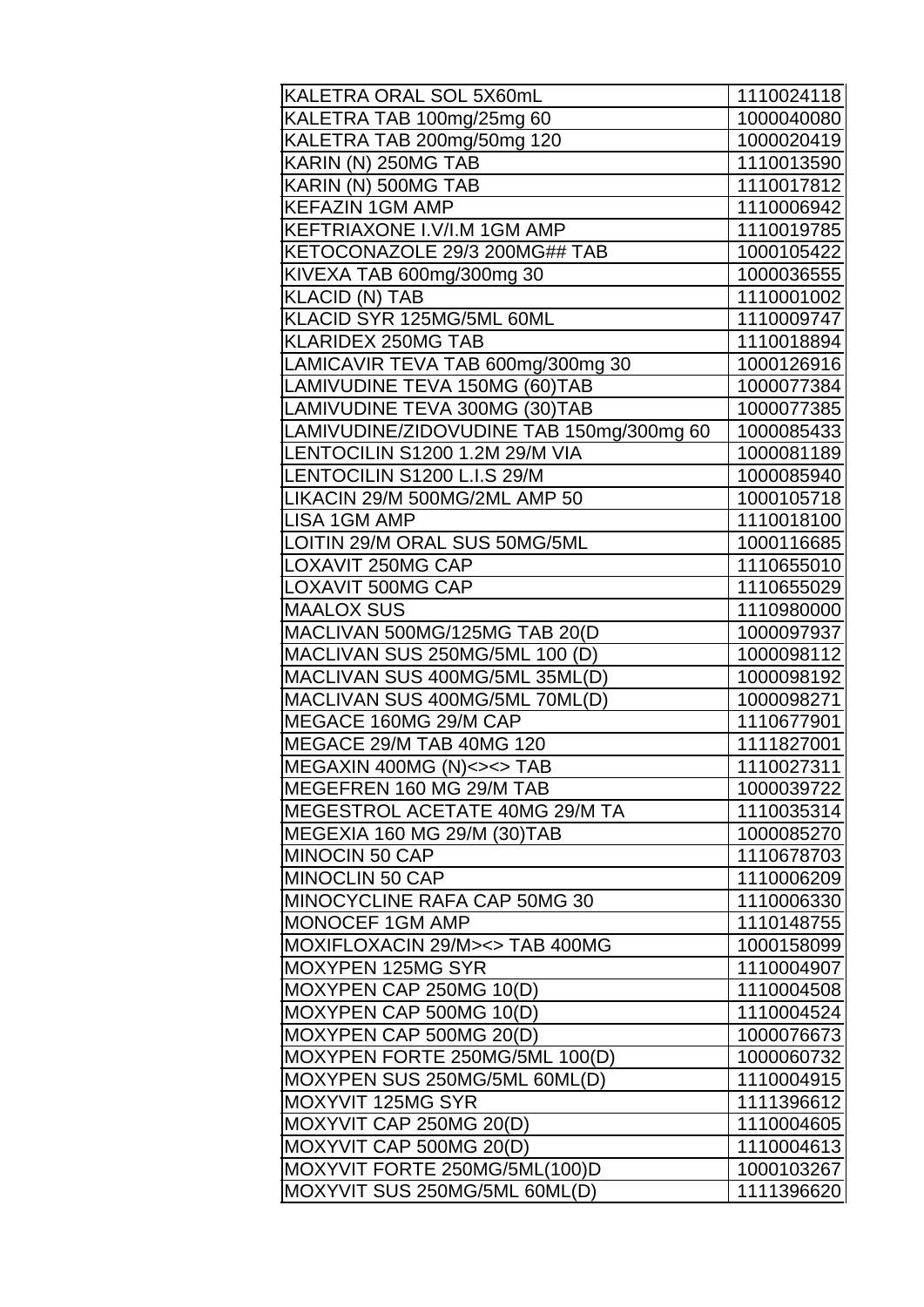| <b>MYCOBUTIN 150MG CAP</b>           | 1110009607 |
|--------------------------------------|------------|
| <b>NEBCIN 20MG AMP</b>               | 1110435240 |
| <b>NEBCIN 80MG AMP</b>               | 1110435320 |
| <b>NEGGRAM SYR</b>                   | 1111396906 |
| <b>NEOMYCIN TAB</b>                  | 1111890730 |
| NIZORAL 200MG ## 29/3 TAB            | 1111906505 |
| NORVIR SOL 600mg/7.5mL 5             | 1110013256 |
| NORVIR TAB 100mg 30                  | 1000073582 |
| <b>NYSTATIN LOZ</b>                  | 1110008546 |
| <b>NYSTATIN SYR</b>                  | 1111384002 |
| <b>OFLODEX TAB</b>                   | 1110026226 |
| OFLOXACIN 200MG (10) TAB             | 1000087928 |
| OFLOXACIN TEVA 200MG (20) TAB        | 1000067123 |
| OFLOXACINA 200MG/ML AMP              | 1110033770 |
| ORBENIL 125MG/5ML SYR                | 1111390096 |
| ORBENIL 250MG CAP                    | 1110004842 |
| ORBENIL 250MG/5ML SYR                | 1110000995 |
| ORBENIL 500MG AMP                    | 1110004770 |
| ORBENIL 500MG CAP                    | 1110004850 |
| PAN-CEFAZOLIN 1G IV IM VIA(25        | 1000084189 |
| PAN-CEFTRIAXONE 1GM AMP              | 1110028873 |
| PENIBRIN 125/5 ML SYR                | 1111388008 |
| PENIBRIN 1GM AMP                     | 1110004664 |
| PENIBRIN 250MG CAP                   | 1110642032 |
| PENIBRIN 250MG\5ML SYR               | 1111388199 |
| PENIBRIN 2GM AMP                     | 1110011857 |
| PENIBRIN 500MG AMP                   | 1110004656 |
| PENIBRIN 500MG CAP                   | 1110004834 |
| PENICILLIN G CR 1MU AMP              | 1110355130 |
| PENICILLIN G SOD 10M.U. AMP          | 1110004796 |
| PENICILLIN G SOD VIT AMP             | 1110355211 |
| PENICILLIN G SODIUM 1M.U. AMP        | 1110004788 |
| PENICILLIN V.K.29M SUS 250MG/5       | 1000112998 |
| PEN-RAFA VK 500 MG TAB (D)           | 1000042297 |
| PEN-RAFA VK SUS 250MG/5ML(D)         | 1000042298 |
| PIFELTRO TAB 100mg 30                | 1000160221 |
| PREZISTA TAB 600mg 60                | 1000054160 |
| RAFAPEN V.K SUS 250MG/5ML (D)        | 1111401128 |
| RAFAPEN V.K. 125 SYR                 | 1111401047 |
| RAFAPEN V.K. FORTE 0.5 TAB (D)       | 1111960623 |
| RAFAPEN V.K. MEGA TAB                | 1110005334 |
| RAFAPEN V.K. O.250 TAB               | 1111960615 |
| RESPRIM FORTE 160MG/800MG TAB        | 1110004940 |
| RESPRIM(40+200)MG/5ML SYR 100        | 1000039581 |
| RESPRIM(40+200)MG/5ML SYR 50ML       | 1110004923 |
| RETROVIR CAP 250mg 40                | 1110707231 |
| RETROVIR ORAL NEO SOL 10mg/1mL 200mL | 1000175506 |
| RETROVIR ORAL SOL 10mg/1mL 200mL     | 1111414017 |
| REYATAZ CAP 300mg 30                 | 1000076298 |
| REZOLSTA TAB 800mg/150mg 30          | 1000108476 |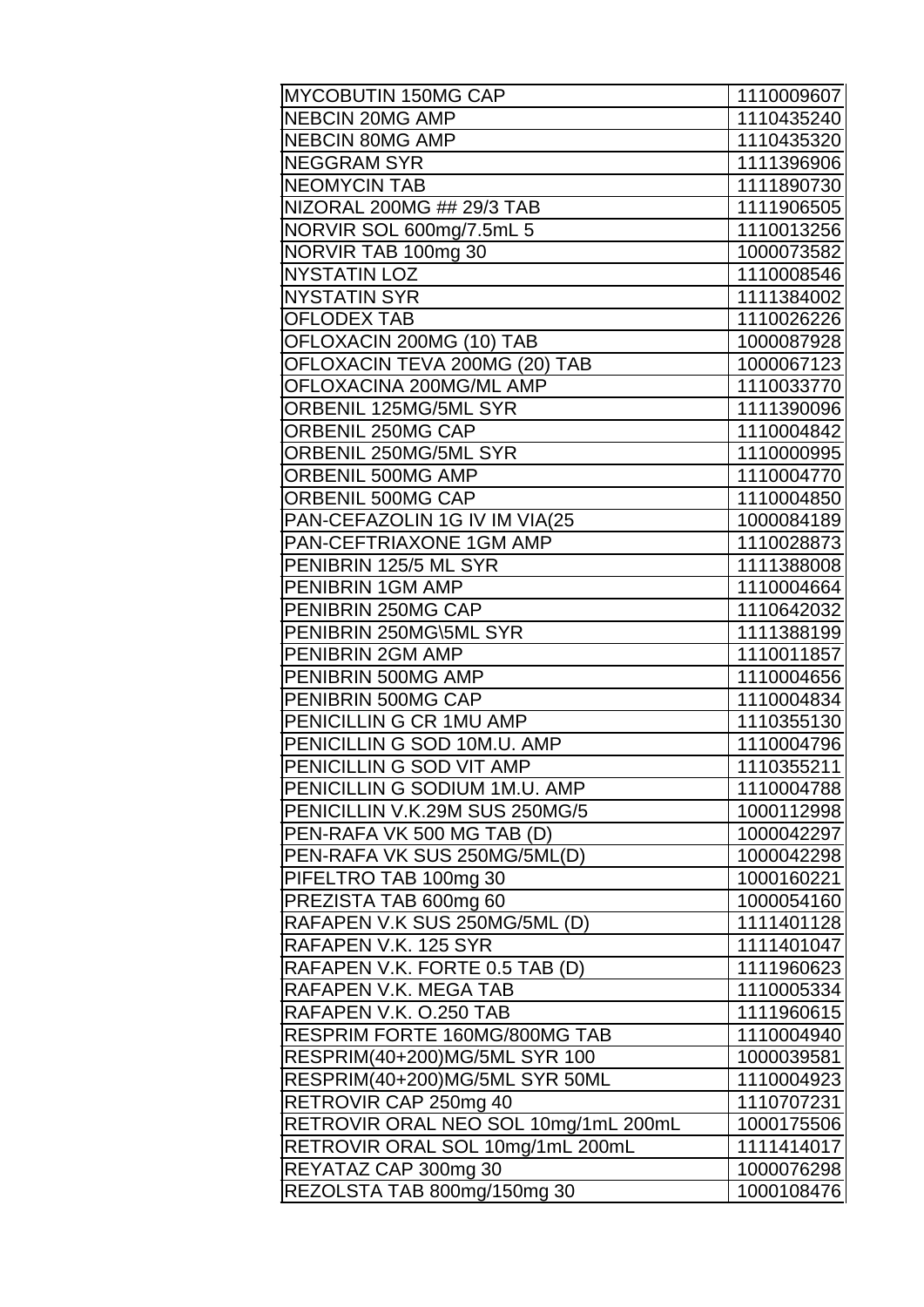| ROCEPHIN 1GM IV AMP              | 1110148933 |
|----------------------------------|------------|
| ROCEPHINE 2GM/50ML I.V. AMP      | 1110010591 |
| ROCEPHINE I.M. 1GM AMP           | 1110148950 |
| <b>ROXO TAB 150MG 10(D)</b>      | 1110023022 |
| <b>ROXO TAB 150MG 20(D)</b>      | 1000054212 |
| RULID TAB 150MG 10(D)            | 1110005237 |
| RULID TAB 150MG 20(D)            | 1000060728 |
| SEPTRIN 80/400MG 5ML FOR INF     | 1110403127 |
| SPORANOX 100MG CAP 14            | 1110673531 |
| SPORANOX ORAL 10MG/1ML SOL       | 1110018657 |
| STAVUDINE 29/M CAP 30MG 60       | 1000047785 |
| STAVUDINE 29/M CAP 40mg 60       | 1000047786 |
| STOCRIN 29/3 TAB 200mg 90        | 1000045535 |
| STOCRIN TAB 600mg BOX 30         | 1110028024 |
| <b>STRIBILD TAB 30</b>           | 1000087421 |
| SULFADIAZINA 500MG 29/M TAB      | 1000075270 |
| SULFATRIM FORTE 160/800G TA 20   | 1112051007 |
| SULFATRIM SYR                    | 1111403929 |
| SUPRA-VIR 200MG TAB              | 1110014031 |
| SUPRA-VIR 400MG TAB              | 1110014040 |
| TARIVID 200MG 10 TAB             | 1110025360 |
| <b>TARIVID AMP</b>               | 1110333501 |
| TARIVID TAB                      | 1111921008 |
| TENOFOVIR 245MG(30) TAB          | 1000087933 |
| TEVACYCLINE 250MG CAP            | 1110701063 |
| TIVICAY 29/3 DISPERS. TAB 5mg 60 | 1000184660 |
| TIVICAY TAB 10mg 30              | 1000134827 |
| TIVICAY TAB 25mg 30              | 1000134828 |
| TIVICAY TAB 50mg 30              | 1000089680 |
| <b>TOBRAMYCIN 29/M AMP</b>       | 1000039430 |
| TOBRAMYCIN 29M VIA40MG/1ML 2ML   | 1000127968 |
| TOBRAMYCIN HOSP.29/M VIA 80MG    | 1000084675 |
| TOTACEF 1GM AMP                  | 1110004559 |
| TRIAX 1GM AMP                    | 1110026960 |
| TRICAN 150MG(DIFLUCAN) CAP       | 1110662750 |
| TRICAN 200MG CAP 7               | 1000103062 |
| TRICAN 50MG(DIFLUCAN) CAP        | 1110662700 |
| TRI-TEVA TAB 30                  | 1000166600 |
| TRIUMEQ TAB 30                   | 1000096952 |
| TRUVADA <><>TAB 30               | 1000006080 |
| UFEXIL 200MG AMP                 | 1110031360 |
| URIBEN 300MG 29/M SUS            | 1110021500 |
| URIGRAM 0.5G TAB                 | 1111890064 |
| URO TARIVID 100MG (N) TAB        | 1110017936 |
| VALCYTE 450MG <><> TAB           | 1110028717 |
| VALTREX 500MG (10)<><> TAB       | 1110012390 |
| VALTREX 500MG (42)<><> TAB       | 1110012381 |
| VANCOAVENIR VIA 1G               | 1000105269 |
| VANCOAVENIR VIA 1G 10            | 1000129420 |
| VANCOAVENIR VIA 500MG            | 1000105193 |